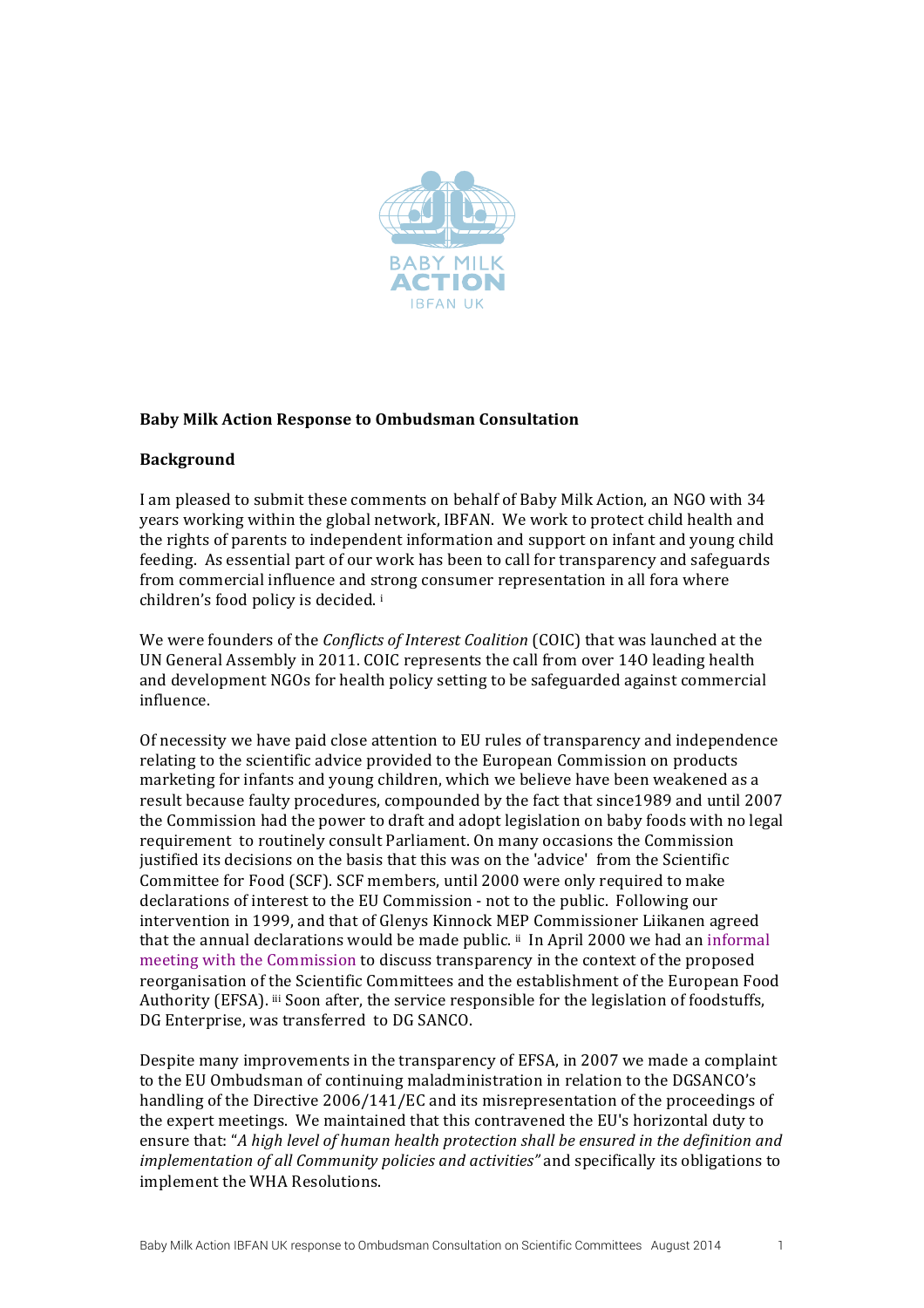Since 2000 we have welcomed opportunities provided mainly by EFSA, to attend public meetings and suggest ways to strengthen its rules of procedure regarding transparency and the minimizing of commercial bias and are pleased that in several ways the situation has improved. However a chain is only as good as its weakest link and problems still remain, especially in relation to the political context in which it works.

# **1.** Which specific Commission expert groups do you consider to lack a balanced representation of relevant areas of expertise and interest in their membership? What, according to you, is the root cause of the unbalanced composition of the Commission expert groups identified by you?

As mentioned above, our main experience is with the European Food Safety Authority in relation to the labelling and composition of products for infant and young child feeding However we do have some knowledge of the Scientific Committee on Consumer Safety (SCCS), the Scientific Committee on Health and Environmental Risks (SCHER) and the Scientific Committee on Emerging and Newly Identified Health Risks (SCENIHR).

Sadly, despite the improvements over the years, in all four committees, process flaws remain that have led to unacceptable conflicts of interest and unbalanced composition. This has undermined effectiveness and transparency, and has lead to biased decisions that favour of industry and pose risks to human health and the environment.

#### Root causes - global trade and the fascination with innovation

The EU's goal to become the world's most competitive trading block has meant that concerns about health and the environment too often take second place to the interests of trade. The close links between scientific assessment from the political process, alongside the funding and management of Scientific Committees, leads to Institutional **Conflicts of Interest** that have an underlying and harmful impact on the EU policy setting process, resulting in weak or non-existent legislation and a failure to adequately control commercial activities. Given the substantial commercial interests at stake, the pressure to lower trade barriers and expand EU global markets, safeguards to protect the independence of the EU's Scientific Committee (SC) is critically important.

The fascination and drive for innovative products and technologies contributes to an imbalance in scientific committees. New technologies are undoubtedly necessary in many contexts. However they can also have unintended consequences. They can also lead to the assumption that problems  $\alpha$  such as malnutrition – under and over nutrition) are best solved through the creation of marketable medical solutions and 'quick fixes.' In this context, preventive measures that protect the physiological norm  $-$  such as breastfeeding and consumption unprocessed foods - are overlooked.

Of course the potential for bias is present in all research. However, it is reduced if research is commissioned and funded by a disinterested party rather than one active in the market. In our experience, the predominance of industry-funded research and inclusion of experts who have unacceptable links with industry, has affected the quality of research, the research base and consequently on the systematic reviews that inform health policy at national and global level. This has impacted on health professionals who are the main reference point for policy makers and through whom information is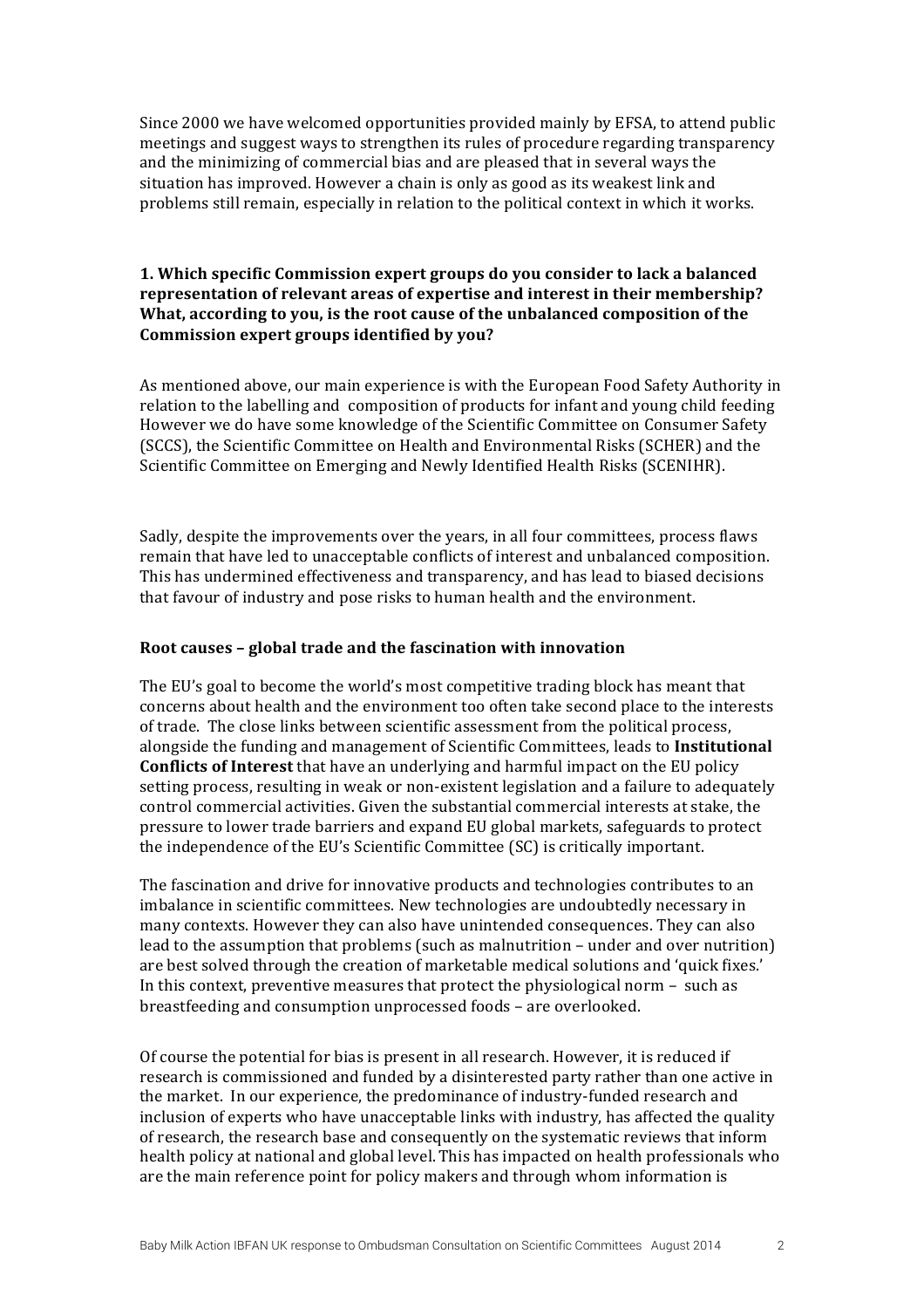disseminated to the public. The funding of research is often not transparent, increasing the difficulty of assessing biases.iv

The European public - and the world at large - expect and need scientific bodies to be a credible source of independent advice that consistently puts the interests of public health above the political pressure to boost the EU economy. The word 'independence' makes no sense otherwise

## **2.** The Commission's horizontal rules on expert groups allow for the Commission to appoint individual experts in their personal capacity. In your experience, does this possibility give rise to concern in terms of the balanced composition of expert **groups and/or conflicts of interest?**

I believe so. Everything will depend on whether the COI and transparency rules are stringent enough and rigorously applied, and whether all experts are screened to this standard. 

**3.** Do you consider that the current level of transparency regarding the composition of Commission expert groups, in particular through the Register of **Commission Expert Groups and Other Similar Entities, is sufficient? In particular,** does the information made available by the Commission allow you to ascertain which interests are represented by the members of Commission expert groups? If not, where do you see room for improvement? Do you consider that the current **level of transparency regarding the work of expert groups, in particular through** the publication of agendas and minutes, is sufficient?

In our experience the rules on transparency, although much improved since the 1990s, are still not adequate to cope with the strategies regularly used by major transnational corporations to hide their actions.  $v$ 

We know that Experts with unacceptable COI have been able to join Working Groups. We are pleased that that EFSA now randomly checks Declarations of Interest, however we are not sure whether sufficient funding is allocated to this task. In general we are aware of an overuse of the term 'trust'. This is unacceptable.

It is often argued that it is impossible to screen against all COI, and that because conflicted experts are often in the minority in a Working Groups they cannot bias decisions. We argue that this is not the case. In very specialised areas such as infant feeding, just one expert can have a disproportionate influence. A chain is as good as its weakest link.

It was evident that EFSA was nervous about the **Management Board** and said that legally they have no power to insist on Declarations of Interest MB Members - because they are appointed by the EU Commission or Council.

**4.** Where the Commission publishes calls for application for membership in expert groups, do you consider that these calls provide for selection criteria which sufficiently take into account the need for a balanced composition of expert groups? If not, where do you see room for improvement? In your view, could the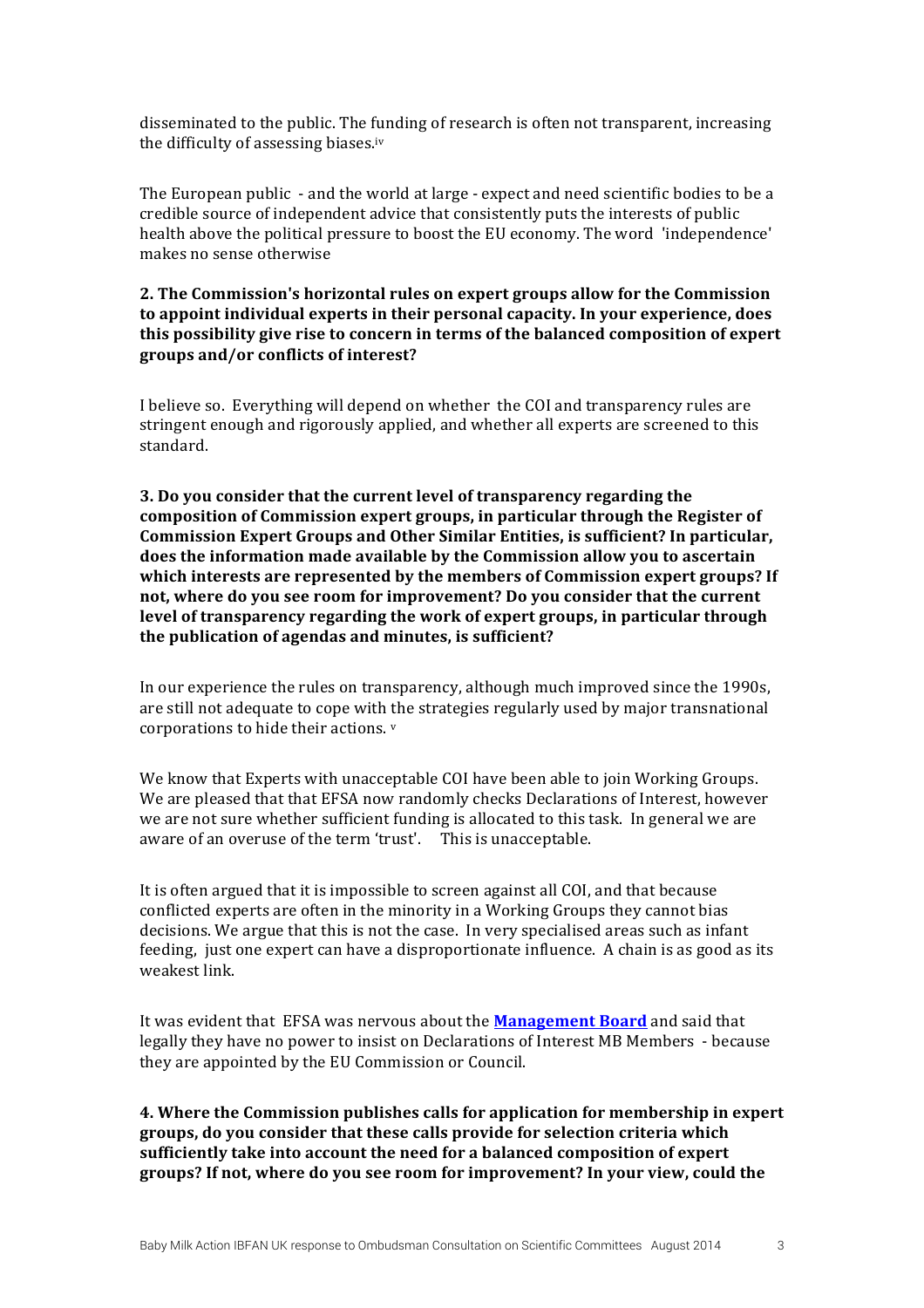## **Commission do more to raise awareness about these calls, with a view to** encouraging applications? If so, what concrete steps could it take in this regard?

No. In addition to the need for adequate screening in relation to financial COI, it is very important that Expert groups have much greater representation from Civil Society and this should be funded adequately.

We are concerned about the focus on 'intellectual' COI. This mirrors an industry tactic that diverts attention away from financial COI which is much more serious. It could also rule out independent people simply because they are members of an NGO. The EFSA rules that disallow contributions to an opinion on your own work should not prohibit the participation of, for example, an independently funded expert in paediatrics, with a life's work on infant feeding. Having a strong view on the importance of breastfeeding or the risks of formulas should not be considered an intellectual bias.

**5.** Do you have any experience in applying for membership in a Commission expert group? If so, did you face any problems in the application process? If not, are you aware of any such problems faced by civil society organisations? Based on **your experience, do the costs inherent in participation/the lack of comprehensive** reimbursement schemes discourage civil society organisations from applying for **membership?**

It is important that EU working groups involve truly independent CS representatives, and not just as one token voice. Adequate Reimbursement should of course be made.

I have not applied to join an expert Group. However I am sure that costs inherent in participation will too high for many public interest NGOs, who would otherwise provide useful contributions. As someone who has run a truly independent NGO that has remained free from commercial funding and influence for 34 years, I am keenly aware of the resource constraints  $-$  that are even more sharp in the present financial and political climate. The promotion of corporate sponsorship, Public Private Partnerships and Multi-Stakeholder Initiatives that follow the market profit-making logic exacerbates the challenges faced by NGOs. This works against EU Policy makers hearing independent views that will allow them to make wise policy decisions. As the IBFAN representative on the EU Commission's *Platform for Action on Diet and Physical Activity* for 7 years we have witnessed the risks of 'multi-stakeholder' initiatives.

## **6.** Please give us your views on which measures could contribute to a more **balanced composition of Commission expert groups.**

Expert Groups should always contain people with understanding and outreach to the general public, consumer protection and human rights groups.

## **7. Do you have any other comments?**

In view of the above concerns we recommend: